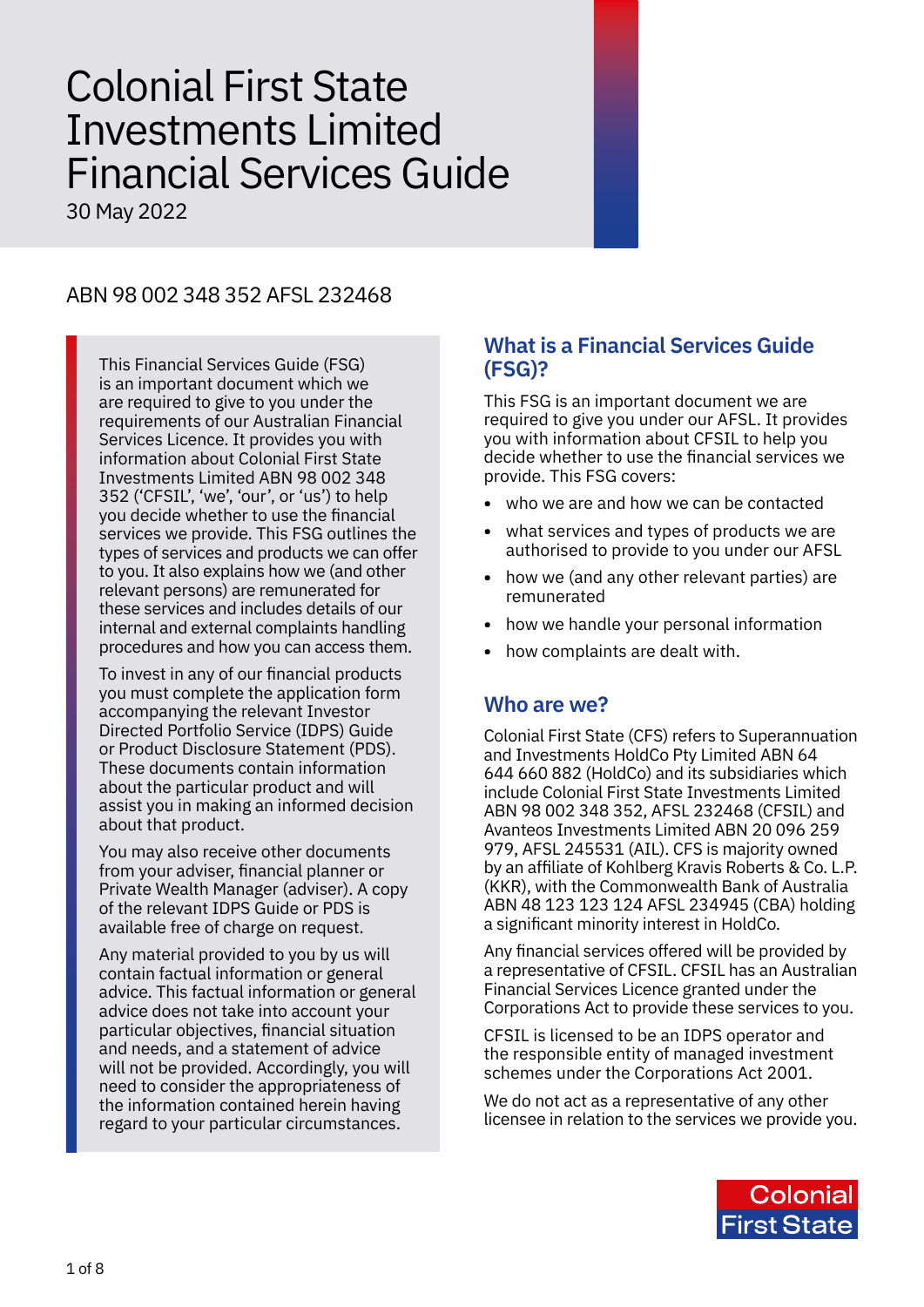The investment performance and the repayment of capital of CFSIL products is not guaranteed. Investments in CFSIL products are investment type products subject to investment risk, including possible delays in repayment, and loss of income and capital invested.

# **How to contact us?**

To contact us for CFS FirstChoice products you can:

- **•** call us on 13 13 36
- **•** email us at contactus@cfs.com.au
- **•** visit our website at cfs.com.au
- **•** write to us at Reply Paid 27, Sydney NSW 2001

To contact us for CFS Wrap products you can:

- **•** call us on 1800 113 116
- **•** write to us at Locked Bag 3460 GPO Melbourne VIC 3001

## **What financial services and products do we offer?**

We are authorised under our AFSL to offer a range of financial services to retail and wholesale clients, including:

- **•** general financial advice in relation to an IDPS where we are the Operator
- **•** dealing in financial products
- **•** giving general advice on financial products
- **•** operating registered managed investment schemes (including IDPS like schemes)
- **•** deal on behalf of our clients in securities, warrants, interests in managed investment schemes, superannuation, deposit products and debentures, stocks or bonds, and investment life insurance products
- **•** as IDPS operator, operate custodial or depository services (together referred to as 'Custody Services').

Because we offer a number of services, the product you have selected will determine how we have been engaged for the purpose of providing any Custody Services to you. The Custody Services for which we are responsible are distinct from the services for which the Operating Entity is responsible, as set out in the table below.

| <b>Product</b><br><b>Groups</b>           | <b>Who</b><br>engaged<br>our service<br>- Product<br><b>Issuer</b> | <b>Disclosure</b><br>documents<br>outline important<br>information about<br>the product. You<br>will need to have:  |
|-------------------------------------------|--------------------------------------------------------------------|---------------------------------------------------------------------------------------------------------------------|
| Superannuation<br>and pension<br>product  | Trustee                                                            | Read the Product<br>Disclosure Statement<br>and signed the<br>application form                                      |
| <b>IDPS</b>                               | Operator                                                           | Read the IDPS Guide<br>and signed the<br>application form                                                           |
| <b>IDPS-like</b><br>Scheme                | Responsible<br>Entity                                              | <b>Read the Product</b><br>Disclosure Statement<br>and signed the<br>application form                               |
| Managed<br>Investment<br>Scheme           | Responsible<br>Entity                                              | Read the relevant<br><b>Product Disclosure</b><br>Statement<br>and signed the<br>application form<br>where required |
| Managed<br>Discretionary<br>Account (MDA) | <b>MDS</b><br>Operator                                             | Read and signed the<br><b>MDA Contract where</b><br>required                                                        |

# **Who is responsible for the Custody Services provided to you?**

We are responsible to you for the Custody Services we provide in connection with your investment (if any).

We are responsible for:

- **•** ensuring that we, or any sub-custodian appointed by us, holds investments provided to it from time to time in trust for you. Your investments may not be required to be held separately from the assets of other investors provided we perform regular reconciliation procedures in relation to them
- **•** conducting transactions in relation to your investments in accordance with instructions from your adviser, financial planner, MDA Operator or portfolio manager (if applicable).

CFSIL does not provide you with any personal advice.

You may also receive other documents from your adviser, financial planner, MDA Operator or portfolio manager (if applicable).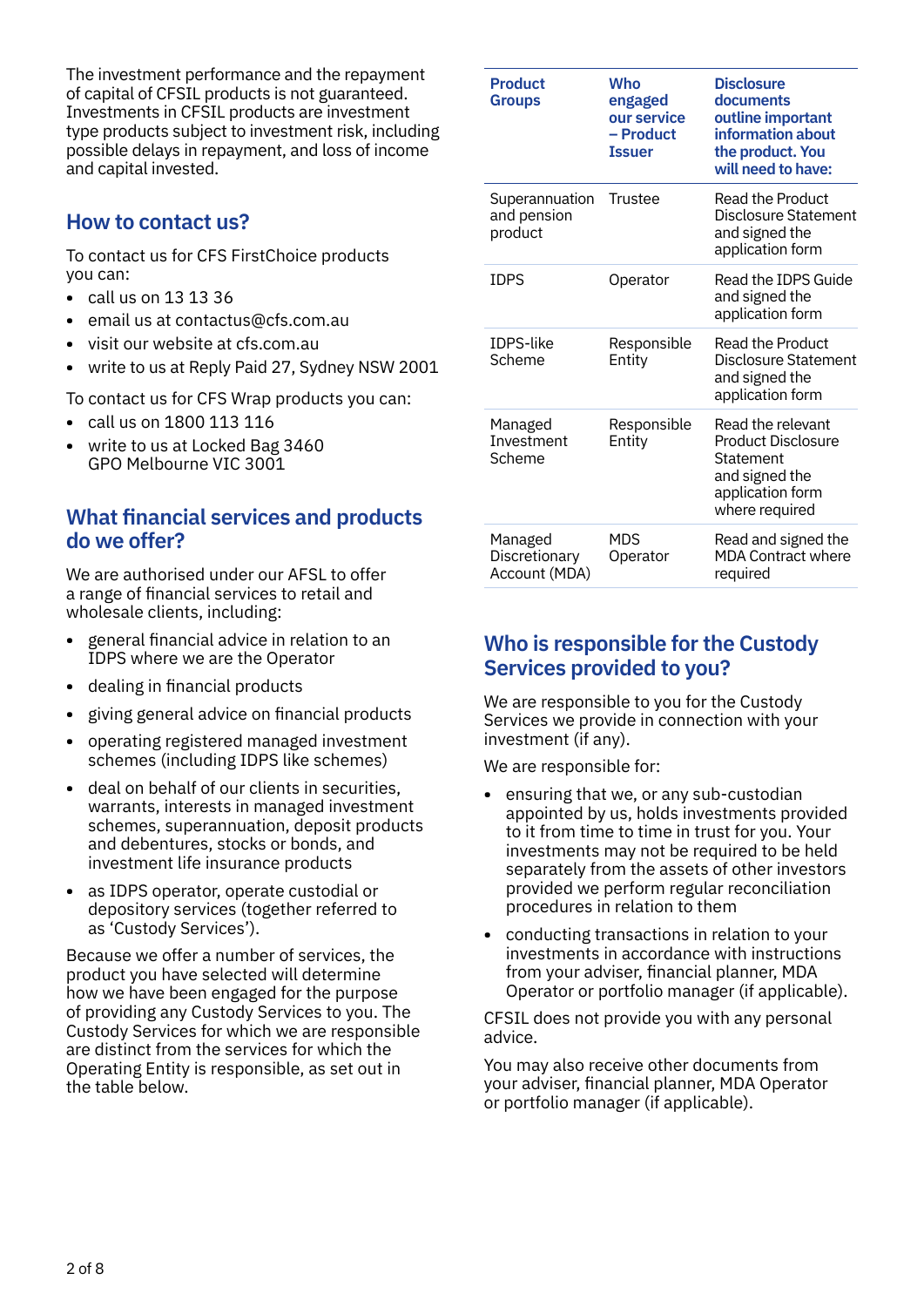## **How can you transact with us?**

#### IDPSs

When you invest, you authorise us to act on instructions from your adviser in relation to your investments in your IDPS. You also acknowledge that you may not give us instructions directly except to withdraw, appoint a new adviser or update your details.

If you no longer have an adviser authorised to use our financial products, your account may not be actively managed or monitored and either there will be some changes to services applicable to your account or you may need to close your account. We recommend you seek financial advice regarding your investments, including your investment in our products. A copy of the relevant Non-advised Investor policy is available free of charge on request. For further details on our requirements, any fee applicable to the product and the services you will receive please refer to the relevant IDPS Guide available online.

#### Custody services

When you invest, you authorise us to act on instructions from your adviser, financial planner, MDA Operator or portfolio manager (if applicable) in relation to your investment in the product. You also acknowledge that you may not give us instructions directly except to withdraw, appoint a new adviser or update your details.

#### Managed investment schemes

If you are invested directly in a managed investment scheme issued by us (eg FirstChoice products) you can give us instructions electronically, by telephone, mail or via our website. Any dealings with us by telephone or electronically will be governed by our standard 'telephone and electronic communications terms and conditions'. These terms and conditions are contained in the PDS or IDPS Guide for each product and are also available on the website at [cfs.com.au](http://cfs.com.au)

For FirstChoice, there are also terms and conditions of use for our website and FirstNet, our secure internet service. These terms and conditions can be obtained on the website at [cfs.com.au/terms-of-use](http://cfs.com.au/terms-of-use)

## **How are we remunerated for the services we provide?**

If you invest in a product we issue, CFSIL will receive remuneration in relation to your investment in that product.

Detailed information on fees and charges payable, including who fees are paid to and if they can be negotiated, are set out in the relevant PDS or IDPS Guide. You can obtain a copy of these from your adviser or by contacting us directly. The actual amount of remuneration may vary depending on a number of factors including your:

- **•** investment account balance
- **•** fee structure
- **•** transactions.

CFSIL is entitled to remuneration from Authorised Deposit-taking Institutions (ADIs) that provide term deposits and other fixed interest investments, and these providers may be charged annual maintenance levies by us. The annual maintenance levies are paid by the provider and are not additional costs charged to you. You can contact us to request further information about these arrangements before joining the IDPS or IDPS-like scheme.

CFSIL may receive remuneration, including from third parties, for administrative and other services in relation to your investment. Refer to the relevant offer documents from the product issuer (which you may obtain from your adviser) for more information.

Investment Managers and Product Issuers may be charged annual maintenance levies by us. The annual maintenance levies paid by the investment manager or Product Issuer are not additional fees charged to you.

Companies related to us may also receive:

- **•** fees and charges as the investment manager/ responsible entity for investment funds offered through the IDPS, IDPS-like scheme or MDA. This depends on the type of investments made
- **•** fees and charges associated with cash and fixed interest investments offered
- **•** interest costs, fees and charges associated with the margin lending facility that may be available through the IDPS
- **•** payment for administration, management, information technology and other services provided to us
- **•** brokerage and custodial fees associated with the product.

Where we advise you about products offered by other CFS entities or other licensees and you acquire or have an interest in that product, then that company or licensee may receive remuneration as well as some benefits.

This remuneration may include management costs (which include transaction, ongoing and, if applicable, any borrowing costs). In some situations, account fees and transaction fees may apply.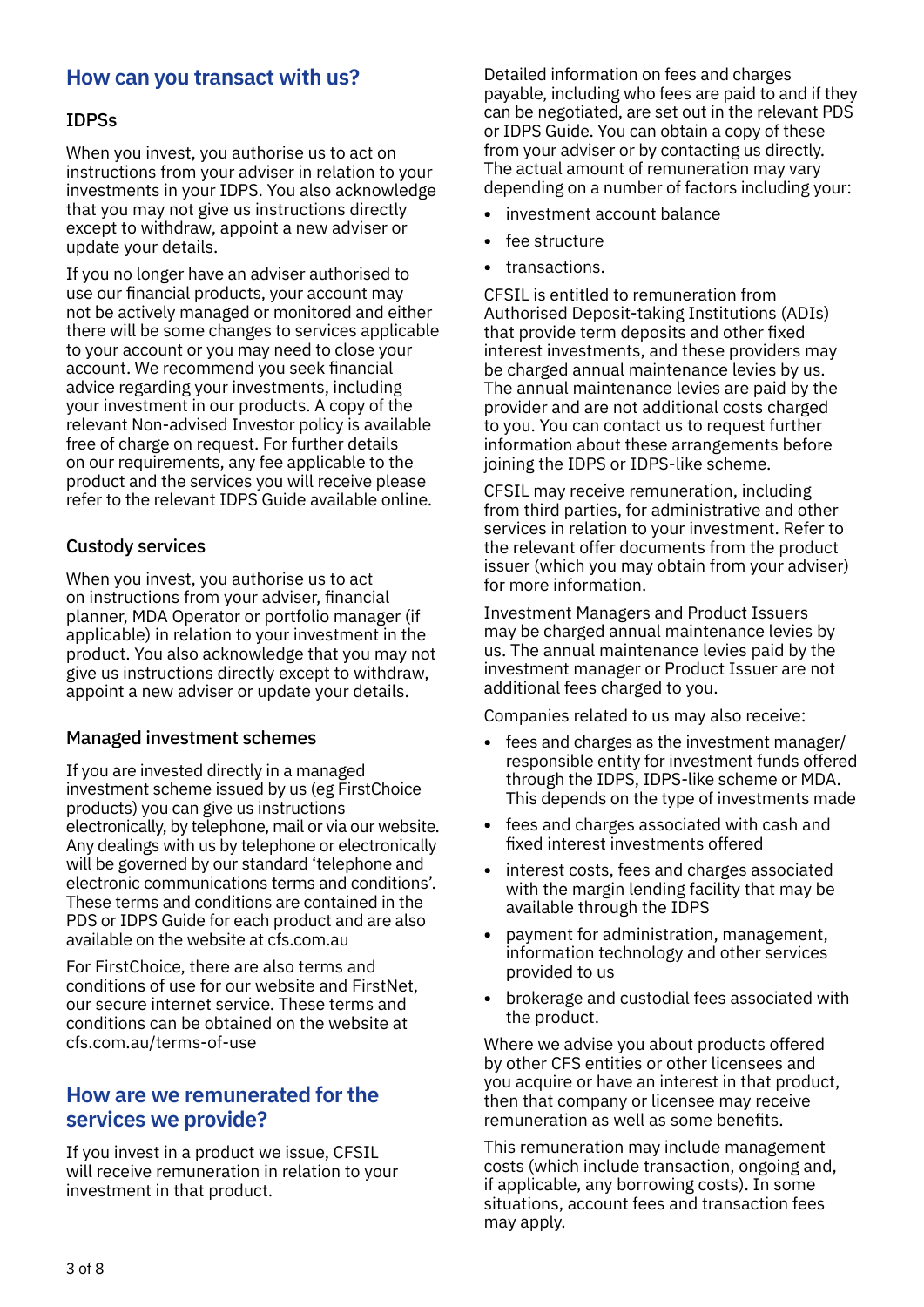The remuneration we will receive for the products we offer is set out in the PDS or IDPS Guide for the particular product.

CFSIL does not receive any fees, nor do we charge you additional fees for providing general financial product advice.

# **Payments to your adviser**

We are not paid for the provision of advice. When you invest in a product we issue, you will agree with your adviser an amount that will be paid for the provision of advice by your adviser in relation to your investment. We will then pay that amount to your adviser.

You may receive advice in relation to the products we offer from financial advisers who do not work for CFSIL or other CFS entities. These advisers, as well as their licensed dealer groups, may receive some benefits as well as remuneration from us. The adviser's and their licensed dealer group's remuneration is included in the fees you pay when investing in our products. The amount of this remuneration is set out in the PDS or IDPS Guide for the particular product. Your adviser may also receive other fees for additional services they have agreed to provide you. If you are a retail client, your adviser is also required to set out the remuneration and commissions they receive in the SOA which they must give to you.

Details on the remuneration payable to your adviser in connection with your investment are set out in the relevant IDPS Guide or PDS. A copy of the relevant IDPS Guide or PDS is available free of charge on request.

The manner in which your adviser receives any remuneration from CFSIL, or any remuneration (including commission) from any other party in connection with your investment, should also be set out in any Statement of Advice your adviser provides you.

## **What commissions, fees or other benefits are received?**

Employees of CFSIL or other CFS entities who give you advice do not receive specific payments or commissions for the giving of that advice. These employees and our directors receive salaries, bonuses and other benefits from us. Bonus payments and other benefits are discretionary, and based on achievement of predetermined objectives, in compliance with the Corporations Act 2001.

We do not pay commissions to third parties for referring customers to us.

# **Related party remuneration**

CFSIL is the responsible entity for most of the investment options in FirstChoice and some of the investment options in CFS Wrap. CFSIL receives and retains fees in connection with those investment options, as disclosed in this document and the relevant disclosure document. Other CFS entities and CBA may charge annual maintenance levies to us as an issuer of underlying investments.

These are not additional charges to you. The only fees payable in respect of those investment options are the charges disclosed in the relevant disclosure documents.

Other CFS entities and CBA may provide products that are available through FirstChoice and CFS Wrap. They receive and retain fees in connection with these products.

# **Managing conflicts of interest**

CBA holds an interest in CFS through its significant minority interest in HoldCo.

All related party transactions are conducted on arm's length terms. Accordingly, CFSIL believes that related parties are receiving reasonable remuneration. Any conflict of interest or potential conflict of interest is managed in accordance with CFS's Conflicts Management Policy. CFSIL is the responsible entity, Operator, administrator and custodian of IDPS products and administrator and custodian of superannuation and pension products, and makes its investment decisions in accordance with its systems and processes separately from other CFS entities and CBA. The available investments may include securities or other financial products issued by other CFS entities or CBA. As a result, their activities may have an effect on the investments.

CFSIL makes no representation as to the future performance of any underlying investments held in FirstChoice and CFS Wrap, including those issued by other CFS entities or CBA. CFSIL, other CFS entities, members of CBA and their directors and employees may hold, buy or sell shares or other financial products included in the options in FirstChoice and CFS Wrap. They may have business relationships (including joint ventures) with related parties or any of the entities included in FirstChoice and CFS Wrap. In addition, they may from time to time advise CFSIL in relation to activities unconnected with FirstChoice and CFS Wrap. Such relationships and advisory roles may include acting as general financial adviser in respect of, without limitation, corporate advice, financing, funds management, property and other services. The directors and employees of CFSIL, other CFS entities and members of CBA may hold directorships in the companies included in FirstChoice and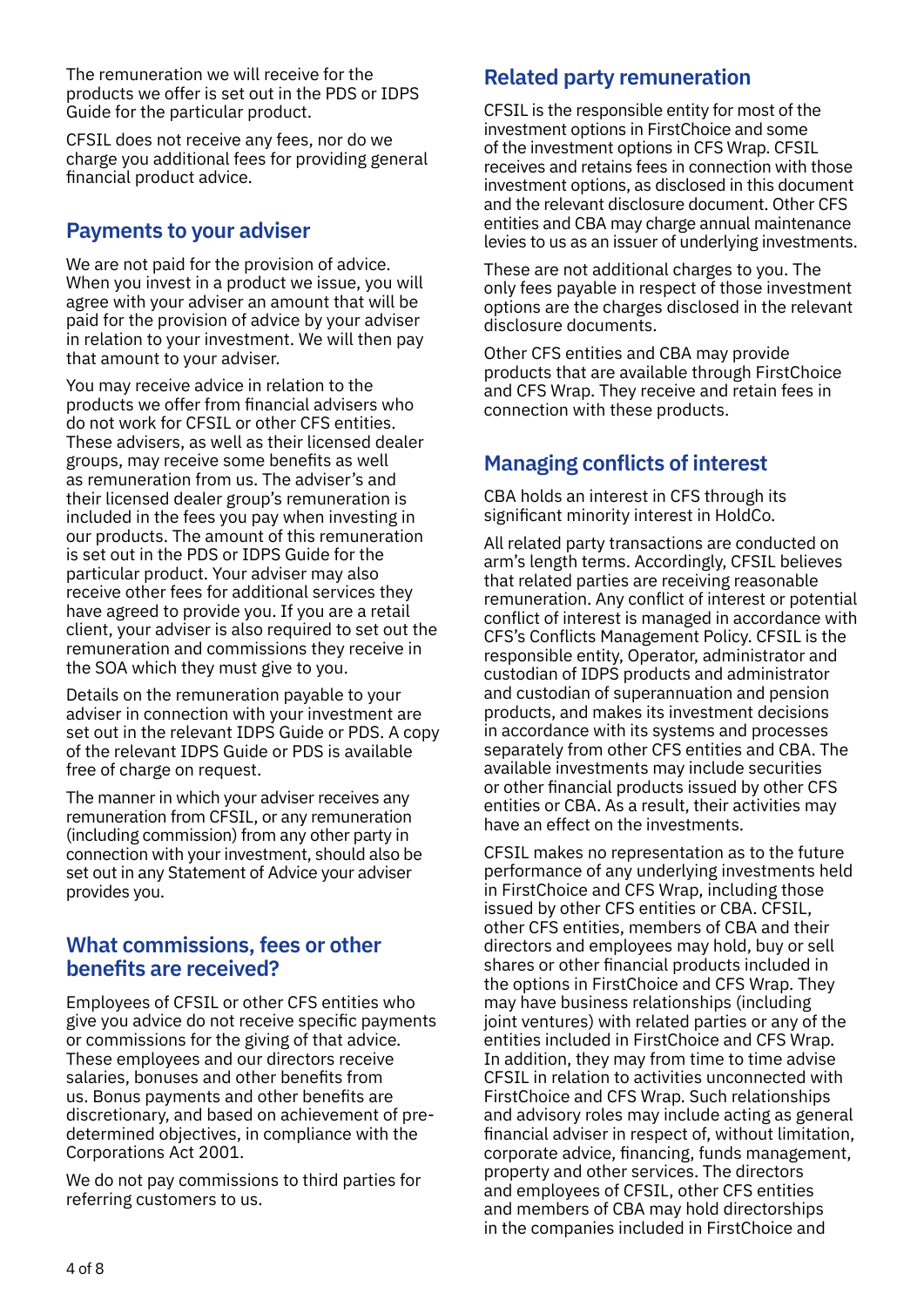CFS Wrap. Any confidential information they receive as a result of the business relationships, advisory roles and directorships discussed above will not be made available to CFSIL.

## **What kind of compensation arrangements are in place for a breach of our legal obligations?**

Where we are liable to meet a claim, payment will generally be paid from our cash flows and available resources.

For claims, we may rely on and claim under the professional indemnity insurances that we hold. These insurances are between us and the insurer and are intended to respond to civil liability resulting from significant claims for compensation made against us for financial services provided by us or our representatives. These insurances provide cover even if one of our representatives has ceased to act or work for us.

Our compensation arrangements comply with the legal requirements set out in section 912B of the *Corporations Act*.1

# **Privacy information**

#### How is your personal information dealt with?

The privacy of your personal information is important to us. For more information about our privacy and information handling practices, please refer to the CFS Privacy Policy, which is available through [cfs.com.au/privacy](http://cfs.com.au/privacy)

#### Collecting information

'Customer information' is information about a customer. It includes personal information such as name, age, gender and contact details as well as your health and financial information.

#### How we collect it

We can collect and verify customer information in different ways and we will advise you of the most acceptable ways to do this.

The law may require us to identify our customers. We do this by collecting and verifying information about you. We may also collect and verify information about persons who act on your behalf. Collecting and verifying information helps to protect against identity theft, money laundering and other illegal activities. We may disclose your customer information in carrying

out verification (eg we may refer to public records to verify information and documentation, or we may verify with your adviser that the information you have given us is accurate).

#### What we collect

For individuals, the type of information we may collect and verify includes your full name, date of birth and residential address. If you are commonly known by two or more different names, you must give us full details of your other name or names.

#### Accuracy

You must provide us with accurate and complete information. If you do not, you may be in breach of the law and also we may not be able to provide you with products and services that best suit your needs.

## **How do we use your personal information?**

We collect, use and exchange your personal information so that we can:

- **•** establish your identity and assess applications for our products and services
- **•** price and design our products and services
- **•** administer products and services offered by CFS entities
- **•** manage our relationship with you
- **•** manage our risks and help identify and investigate illegal activity, such as fraud
- **•** contact you, for example, if we need to tell you something important
- **•** conduct and improve our businesses and improve the customer experience
- **•** comply with our legal obligations and assist government and law enforcement agencies or domestic and foreign regulators, or
- **•** identify and tell you about other products or services that we think may be of interest to you.

We may also collect, use and exchange your information in other ways where permitted by law.

#### Electronic communication

If we have your email or mobile phone details, we may contact you electronically, including by SMS. You may also receive information on CFS's products and services electronically.

<sup>1</sup> Section 912B requires financial services licensees who provide financial services to retail clients to have arrangements for compensating those persons for loss or damage suffered because of breaches of relevant legal obligations by a licensee or its representatives.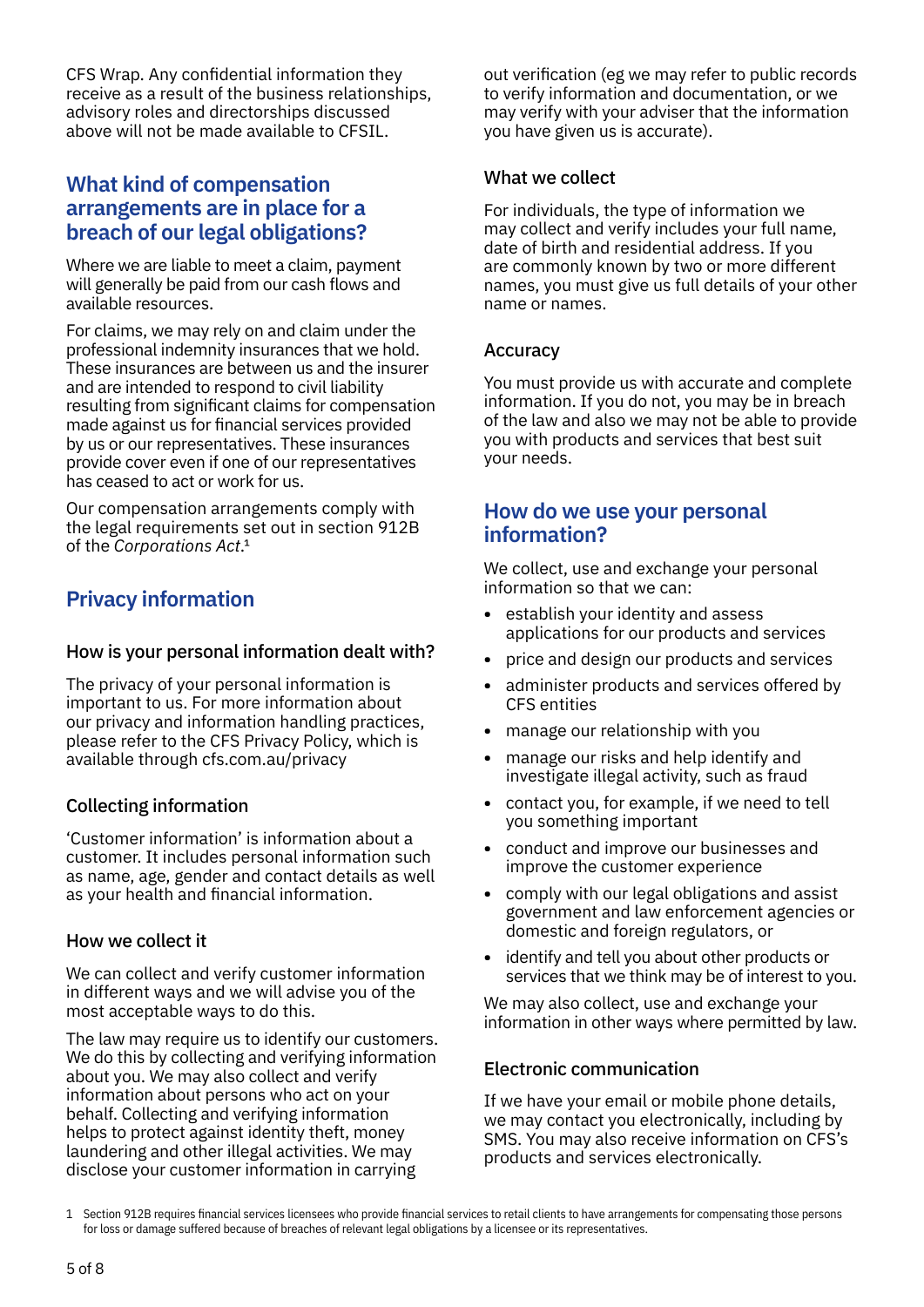# **Direct marketing**

Please contact us if you don't want to receive direct marketing from us.

## **Gathering and combining data to get insights**

Improvements in technology enable organisations, like us, to collect and use information to develop a more integrated view of customers and provide better products and services.

CFS entities may combine customer information they have with information available from a wide variety of external sources (for example census or Australian Bureau of Statistics data). CFS entities are able to analyse the data in order to gain useful insights which can be used for any of the purposes mentioned above.

In addition, CFS entities may provide data insights or related reports to others, for example, to help them understand their customers better.

These are based on aggregated information and do not contain any information that identifies you.

# **Protecting your personal information**

We comply with the Australian Privacy Principles as incorporated into the *Privacy Act 1988* (Cth).

The Privacy Act protects your sensitive information, such as health information. When we need to obtain this type of information, we will ask for your consent, except where otherwise permitted by law.

#### Who do we exchange your personal information with?

We exchange your personal information with other CFS entities, so that we may adopt an integrated approach to our customers. We may share some of your personal information with CBA to enhance your customer experience. For example, you may be able to view your account balance on CBA's NetBank website.

CFS entities may use this information for any of the purposes mentioned under 'How do we use your personal information?' above.

#### Third parties

We may exchange your information with third parties where this is permitted by law or for any of the purposes mentioned under 'How do we use your personal information?' above.

These third parties include:

- **•** service providers or those to whom we outsource certain functions, for example, direct marketing, statement production, debt recovery and information technology support
- **•** brokers and agents who refer your business to us
- **•** any person acting on your behalf, including your financial adviser, solicitor, accountant, executor, administrator, trustee, guardian or attorney, including via third party software systems
- **•** the annuity issuer of investment life insurance products to enable assessment of your application form and to provide an investment life insurance policy
- **•** claims-related providers, such as assessors and investigators, who help us with claims
- **•** auditors
- **•** government and law enforcement agencies or domestic and foreign regulators, or
- **•** entities established to help identify illegal activities and prevent fraud.

In all circumstances where our contractors and outsourced service providers become aware of customer information, confidentiality arrangements apply.

If you request us not to share your information with one of our third-party suppliers, this may lead to us not being able to provide you with a product or service.

We may be required to disclose customer information by law, eg under Court Orders or Statutory Notices pursuant to taxation or social security laws or under laws relating to sanctions, money laundering or terrorism financing.

#### Sending information overseas

From time to time we may send your personal information overseas, including to overseas CFS entities and to service providers or other third parties who operate or hold data outside Australia. Where we do this, we make sure that appropriate data handling and security arrangements are in place. Please note that Australian law may not apply to some of these entities.

We may also send information overseas to complete a particular transaction or where this is required by laws and regulations of Australia or another country.

For more information about which countries your information may be sent to, see the CFS Privacy Policy, available at [cfs.com.au/privacy](http://cfs.com.au/privacy)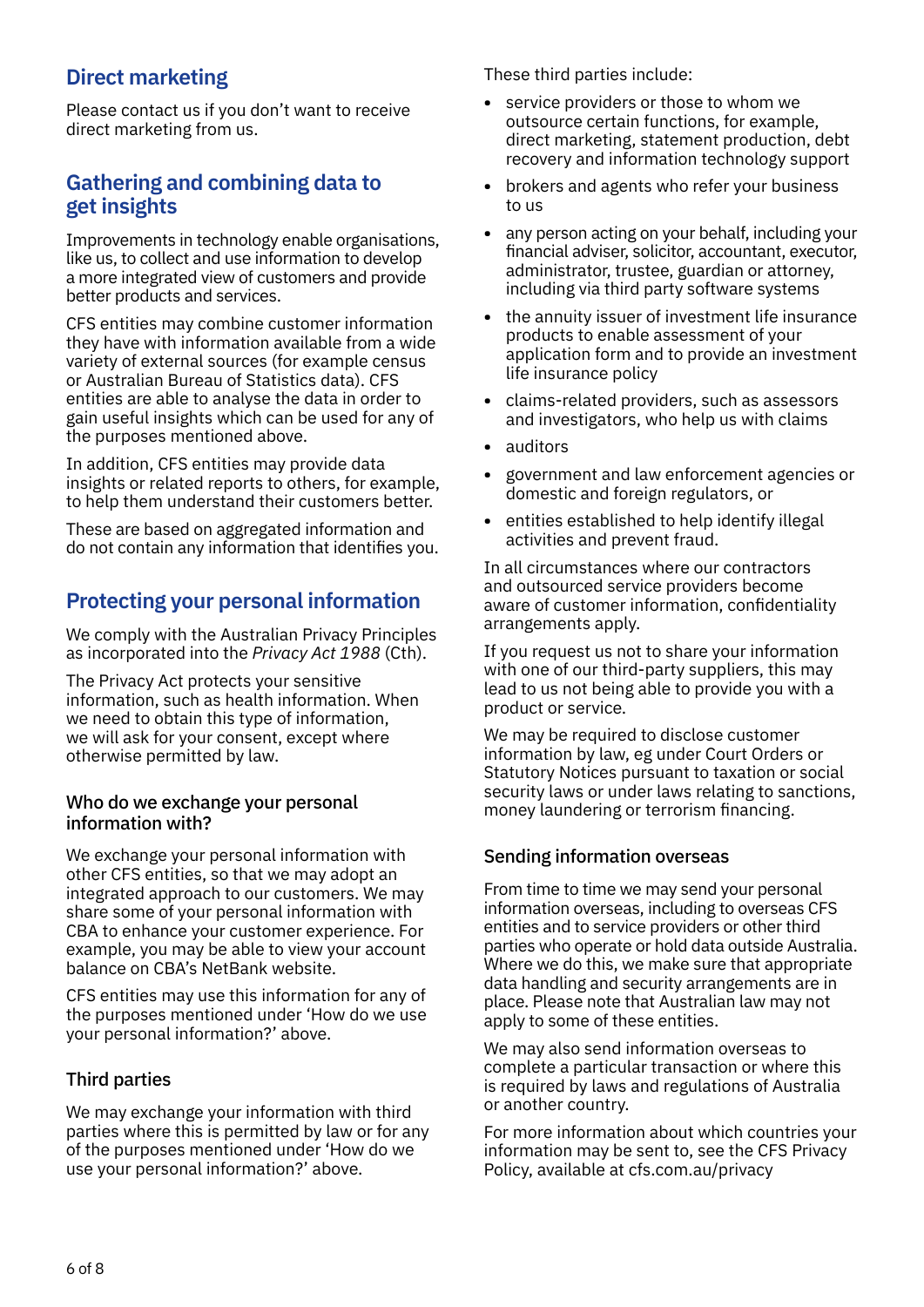## Additional obligations

CFS entities may be subject to laws or regulations in Australia or another country that affect your relationship with CFS (eg laws that address tax evasion). So that we may comply with our obligations under these laws or regulations, we may:

- **•** require you to provide information about you or your product
- **•** if required to do so, withhold an amount from a payment to you, and if we do, we will not reimburse you for the amount withheld, and/or
- take such other action as is reasonably required. including, for example, closing your account.

# **Viewing your information**

You can (subject to permitted exceptions) request access to your personal information and seek the correction of such information by contacting us.

Where you hold an account with one or more individuals, we will allow each individual access to their own personal information and to the joint information of the account, such as account balances and transaction details.

We may charge you for providing access. For more information about our privacy and information handling practices, please refer to the CFS Privacy Policy, which is available at [cfs.com.au/privacy](http://cfs.com.au/privacy)

## **Making a privacy complaint**

If you have a concern about your privacy, you have a right to make a complaint, and we'll do everything we can to put matters right. For further information on how to make a complaint please refer to the CFS Privacy Policy available at [cfs.com.au/privacy](http://cfs.com.au/privacy)

To lodge a privacy complaint, you can email us at complaints@cfs.com.au

We acknowledge every complaint we receive and provide the name, a reference number and contact details of the investigating officer. Usually, it takes only a few days to resolve a complaint.

# **What to do if you have a complaint**

We recognise that even in the best run organisations things can go wrong. If you have a complaint, please tell us so we can work with you to try and fix the problem. We aim to resolve complaints promptly and we will do all we can to resolve the situation for you.

In resolving your complaint, we will:

- **•** acknowledge your complaint and make sure we understand the issues
- **•** record your complaint and investigate the matters raised
- **•** do everything we can to fix any problems
- **•** keep you informed of our progress
- **•** give you our name, a reference number and contact details so that you can follow up at any time and
- **•** provide a written resolution letter (for complaints not resolved within 5 business days), which explains our investigation, decision and reasons for our decision.

We will make every effort to resolve your query as quickly as possible, but no later than 30 days.

Occasionally, there may be delays in responding to your complaint, due to the complexity of the resolution or due to circumstances outside of our control. If this occurs we will let you know about the delay, the reason for the delay and your options, including your right to complain to the external dispute body.

To lodge a complaint, you can contact us by:

#### **CFS FirstChoice**

|         | Phone: 13 13 36  |
|---------|------------------|
| Emril . | mambaranta@afa.a |

- Email: membercare@cfs.com.au
- Website: [cfs.com.au/complaints](http://cfs.com.au/complaints)
- Mail: Complaints Resolution GPO Box 3957 Sydney NSW 2001

#### **CFS Wrap**

- Phone: 1800 113 116
- Email: complaints@cfs.com.au
- Mail: Complaints Resolution Locked Bag 3460 GPO Melbourne VIC 3001